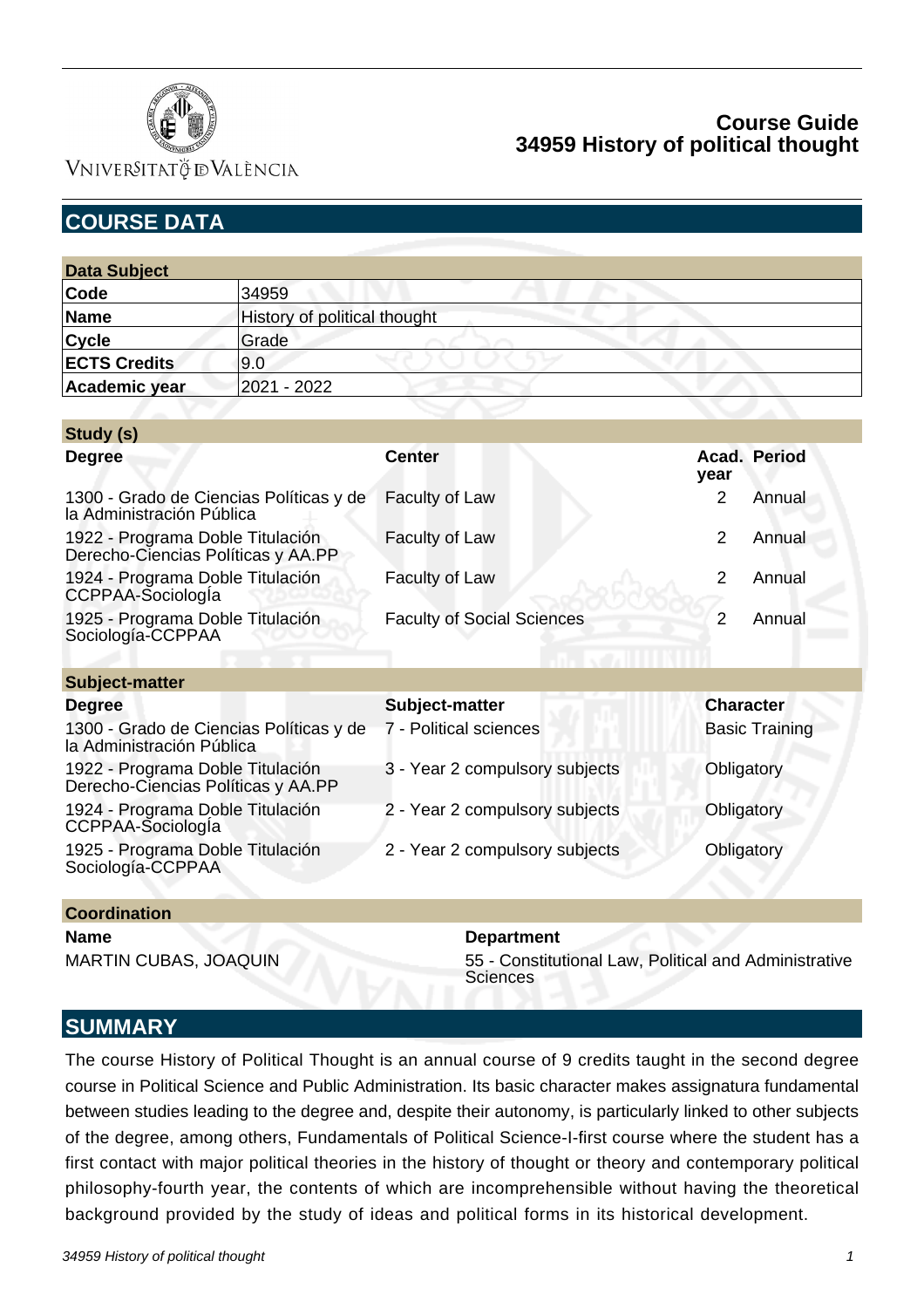

## VNIVERSITATÖ ID VALÈNCIA

# **Course Guide 34959 History of political thought**

The History of Political Thought course aims to address the study of the major political theories throughout history. To this end, after an initial approach to methodological problems and political theorypractice distinction, we introduce the study of the major milestones that have marked the evolution of political ideas from the ideas that accompany the rise of political societies , to theorizing about the polis, empire, feudalism, to reach the most features around the state and its various evolutions.

Within this general framework we place special emphasis on the study of political problems in ancient Greece, with particular attention to the theoretical contributions of the Sophists, Plato and Aristotle. It also explores the responses of the Hellenistic schools to the crisis of the polis and the emergence of the Republic and the Empire as a new political forms. We analyze how the stoicism is a bridge between the reality in living authors like Cicero and Seneca and new ideas to bring Christianity shortly after.

Theology and, in particular, the contribution of Augustine and the subsequent political Augustinianism be the new thread that through the struggles between the Papacy and the Empire under a feudal society with their own dynamics, leads to recovery of reason in political thought by Thomas Aquinas, the failure of Erasmianism to reform and counter-reform and the beginning of the wars of religion, germinal spot for political ideas that will revolutionize the way we organize ourselves politically.

We are now at the dawn of the birth of the state and the emergence of the great theorists, Machiavelli and Hoobes, among others. These authors, besides putting the state in the center of his reflection, take on new epistemological perspectives as a way to overcome theological approaches, and that put us in modernity. From these references the subject us to the theoretical study of the first liberal-Locke and Montesquieu, its critics, Rousseau, the ideas of the American Revolutions, Madison, Hamilton, Hay-and French-Sieyes, the Jacobins - which are the starting point for the study of the main currents of thought in the nineteenth-century liberalism-Constant, Kant, Tocqueville, Bentham, Stuart Mill and counterreactions Maistre, Donoso-or conservative-Burke. The study of the democratization of liberalism will lead in turn to the study of the emergence of theories elitistas.También tackle the ideological origins of the phenomenon of nationalism in the nineteenth century, Herder, Fichte, Renan, and in particular the socialist alternative and authoritarian liberalism, ideas that marked all of them especially the history of the first half of the twentieth century.

From here, located in the post-World War and analyze the different currents of thought converged socialliberal and on the other hand, the critical positions or alternatives to self-neoliberalism, neoconservatism, critical theory, new left. The crisis of the welfare state, from the seventies, and the study of various theoretical and practical responses that allow us planteron at the threshold of XXI century before the phenomenon of globalization and questions most relevant to the are now open for political theory, for example and among others, the crisis of the state, the quality of our democracies, the sustainability of our societies, gender equality or cultural conflicts in the world.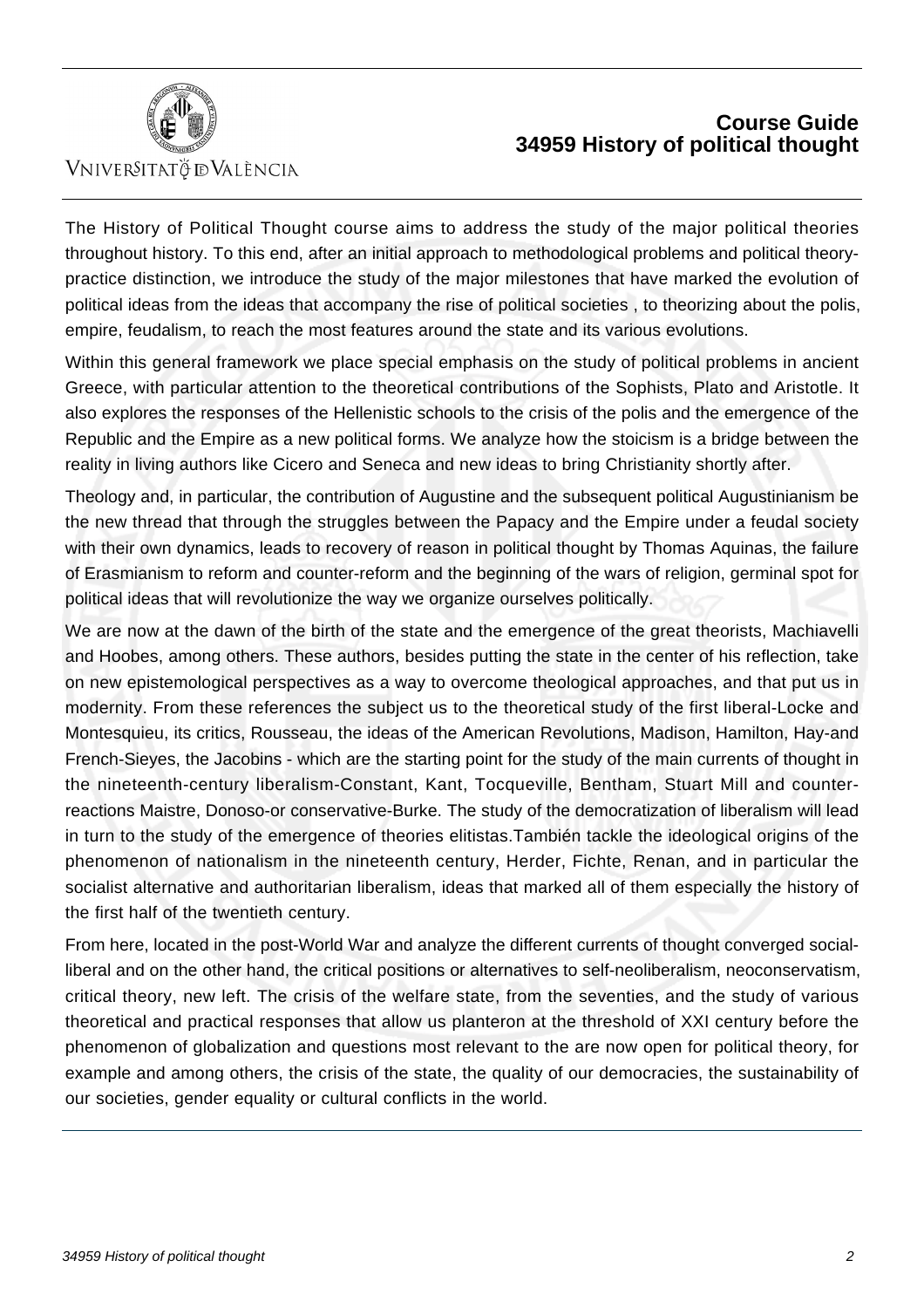

VNIVERSITATÖ IDVALÈNCIA

# **PREVIOUS KNOWLEDGE**

#### **Relationship to other subjects of the same degree**

There are no specified enrollment restrictions with other subjects of the curriculum.

#### **Other requirements**

For good course in this matter should have successfully completed the course Fundamentals of Political Science and Administration I.

# **OUTCOMES**

#### **1300 - Grado de Ciencias Políticas y de la Administración Pública**

**ACTER** 

- Be able to relate and structure information from diverse sources and to integrate relevant ideas and knowledge in the field of political science and public administration.
- Have knowledge and ability to understand essential facts, concepts, principles and theories relating to political science and public administration, and to the spectrum of other reference disciplines.
- Develop the learning skills needed to complete further studies or training with some degree of autonomy.
- Know and be able to analyse the structure and functioning of political systems and processes, their elements and their historical dimension, with special emphasis on the political systems in Spain and in the European Union.
- Know and be able to analyse the characteristics and guidelines for action of the main political actors (parties, trade unions, interest groups and new social movements).
- Know and be able to analyse electoral processes, both from an institutional point of view and from the point of view of the behaviour of collective and individual actors.
- Know and know how to analyse the patterns and trends in the behaviour of collective political actors and citizens, their democratic values and fundamental rights.
- Know how to design and analyse political strategies and campaigns and to convey political messages and information and issues of public debate.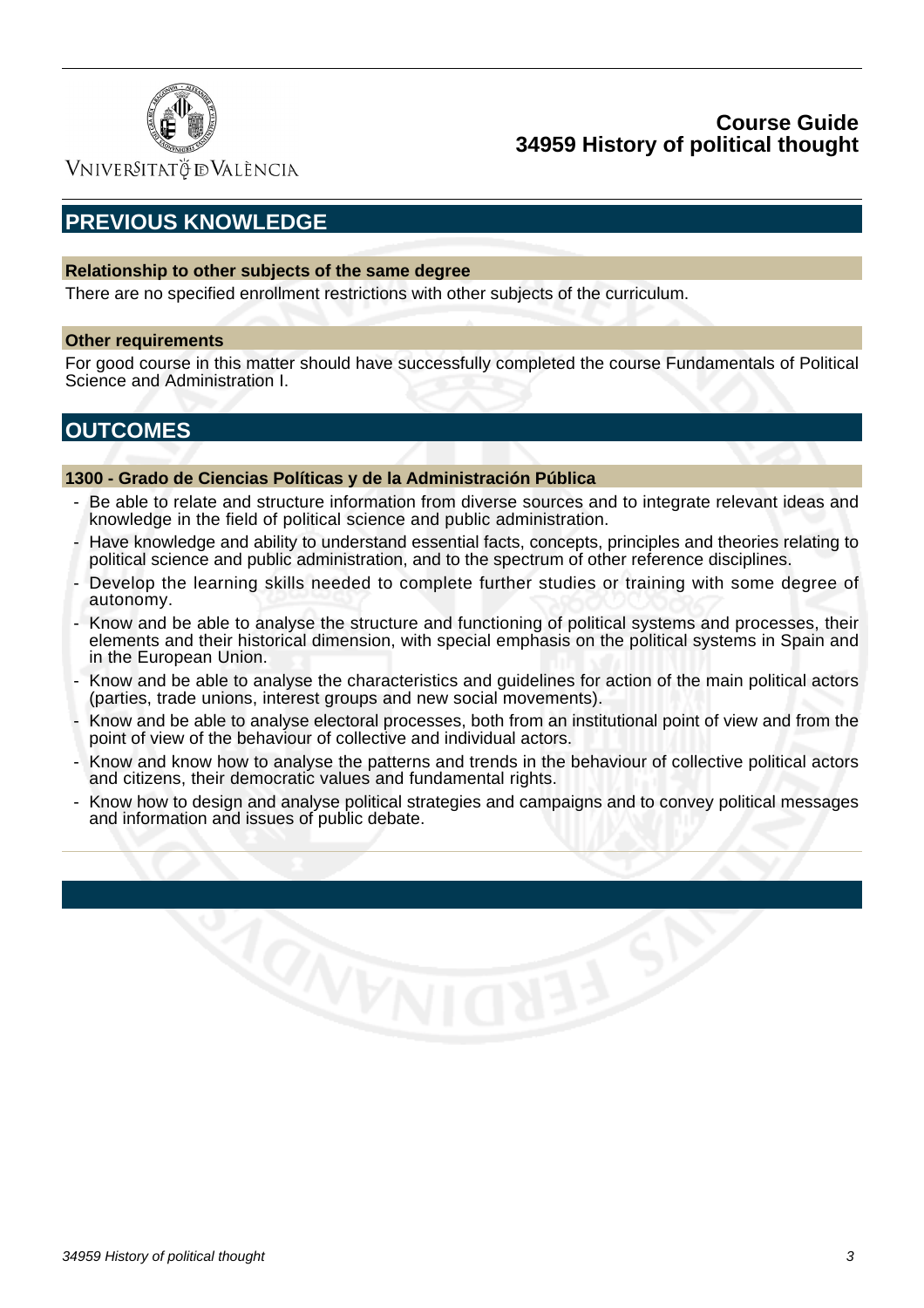



## VNIVERSITATÖ IDVALÈNCIA

\* In terms of specific skills Grade:

• CE 6: Understand the main theories and approaches of Political Science and Public Administration, as well as ideas and forms of political organization.

• CE 8: To know and analyze the structure and functioning of political systems and processes, elements, and its historical dimension, with emphasis on the Spanish political system and the European Union.

CE 9: To know and analyze the characteristics and patterns of action of the main political actors (parties, unions, interest groups and new social movements).

• CE 10: To know and analyze the electoral process, both from the institutional point of view, and from the behavior of individual and collective actors.

• CE 13: To know and analyze patterns and trends of the behavior of political actors and citizens groups, democratic values and fundamental rights.

• CE 15: Know how to design and analyze strategies and political campaigns, conveying messages and information policies and issues of public debate.

• CE 20: Understand and interpret the historical social and political frameworks for greater understanding of the present situation and future prospect, handle historical documentary sources and establish a comparative analysis of continuity and discontinuity in change situations.

\* In the area of general competencies:

• CG 1: Ability to relate and structure information from different sources and integrate ideas and knowledge of relevance in Political Science and Public Administration.

• CG 2: Communicate effectively both in writing and orally, knowledge, procedures, results and ideas to both specialist and non-specialist.

• CG 3: Have knowledge and understanding capacity of essential facts, concepts, principles and theories relating to the Political Science and Public Administration, and the range of its reference disciplines.

• CG 5: Have the learning skills necessary to undertake further study or enhance their education with a degree of autonomy.

# **WORKLOAD**

| <b>ACTIVITY</b>                              |       | <b>Hours</b> | % To be attended |
|----------------------------------------------|-------|--------------|------------------|
| Theoretical and practical classes            |       | 90,00        | 100              |
| Attendance at events and external activities |       | 5,00         |                  |
| Development of individual work               | 30,00 |              |                  |
| Study and independent work                   |       | 20,00        |                  |
| Preparation of evaluation activities         |       | 40,00        |                  |
| <b>Preparing lectures</b>                    |       | 20,00        |                  |
| Preparation of practical classes and problem |       | 20,00        |                  |
|                                              | TOTAL | 225,00       |                  |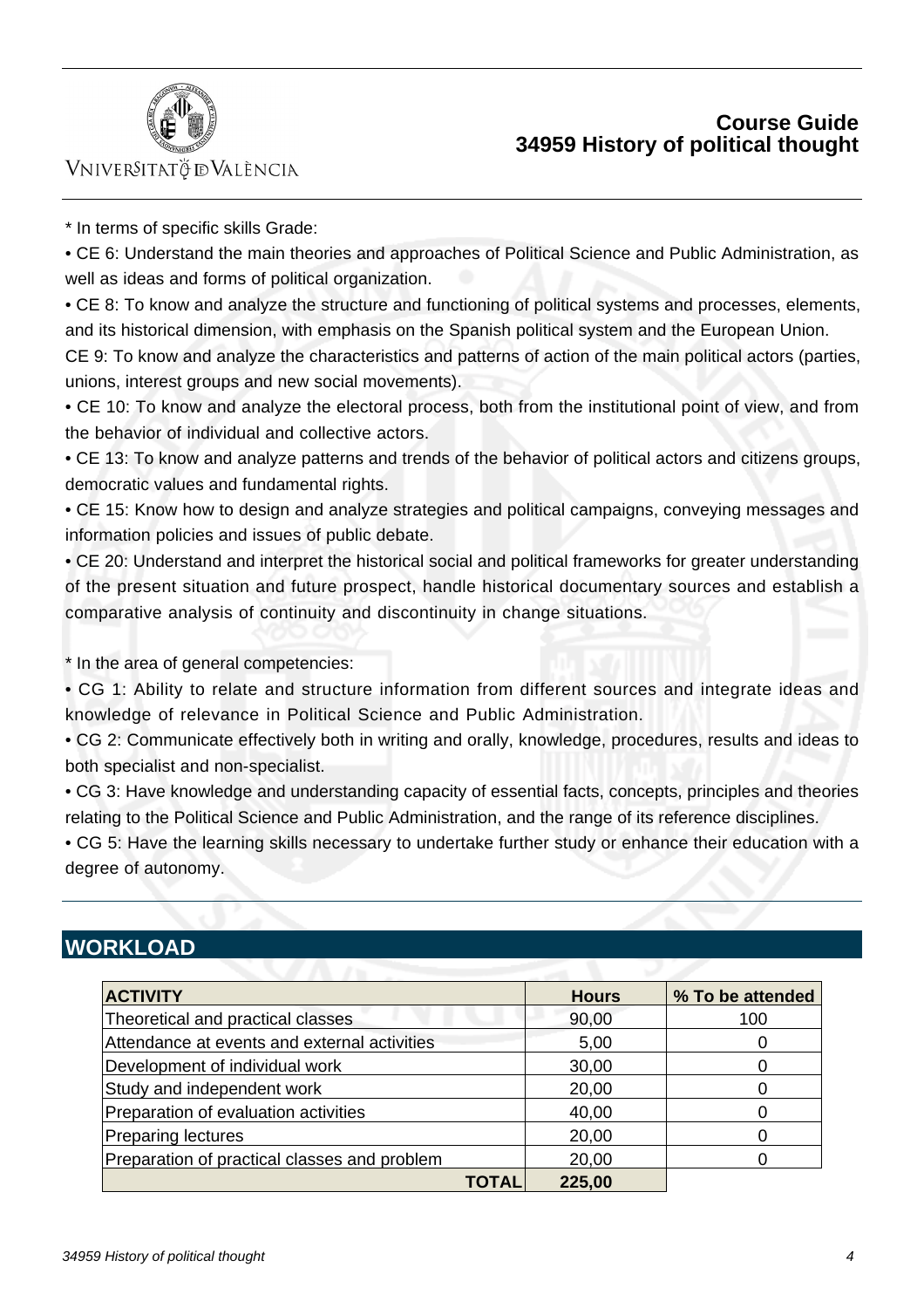

VNIVERSITATÖ ID VALÈNCIA

# **TEACHING METHODOLOGY**

The methodology of teaching in the History of Political Thought course is based on the following five types of activities:

- Lectures
- Practice type: text analysis, led discussions, exhibitions and the like.
- Practical work outside the classroom: readings and analysis of "classic" works of political thought
- Complementary activities: cineforum, conferences, round tables and the like.

• Study and self-employment (unguided): prior preparation of the theory sessions, reading textbooks, gathering and analyzing information.

The theoretical-practical course on the History of Political Thought allows the topics of the program from this double and complementary perspective: theoretical considerations given by the teacher and the work of the key texts of political thought from the students.

In lectures, knowledge transfer will take place primarily through the lecture. In it, the teacher will try to convey the essential content of the subject closer to reality through the use of examples, using selected texts and other materials. At the time, require the active participation of students who may be realized, in addition to the daily dynamics of the class in exhibitions and debates on specific topics in both theoretical and in practice.

Students must study a previous reading of the contents programmed for each session for this purpose shall resort to the recommended scientific books and articles, the teacher's explanations in the theoretical in the case of practical classes, and reading Recommended original texts or additional work when so directed by the subject teacher.

The texts of selected authors and their analysis are a vital foothold in the program. Practices, except work on a classic or an indication of the teacher, be prepared and discussed during the practical sessions, whichever deliver the work done at the end of each lab. The work, if any, on a classic that will deliver and defend, according to the criteria set out by the subject teacher at the end of the first half.

Tutorials are carried out individually or, when circumstances require, as a group to answer questions, address problems relating to the subject, directing the work demanded, among other reasons that require it.

Outside school hours there will be a minimum of two activities. These may include film screenings, lectures, workshops and seminars as well as institutional visits will be announced throughout the course. Complementary activities are largely carried out in the day assigned by the Faculty.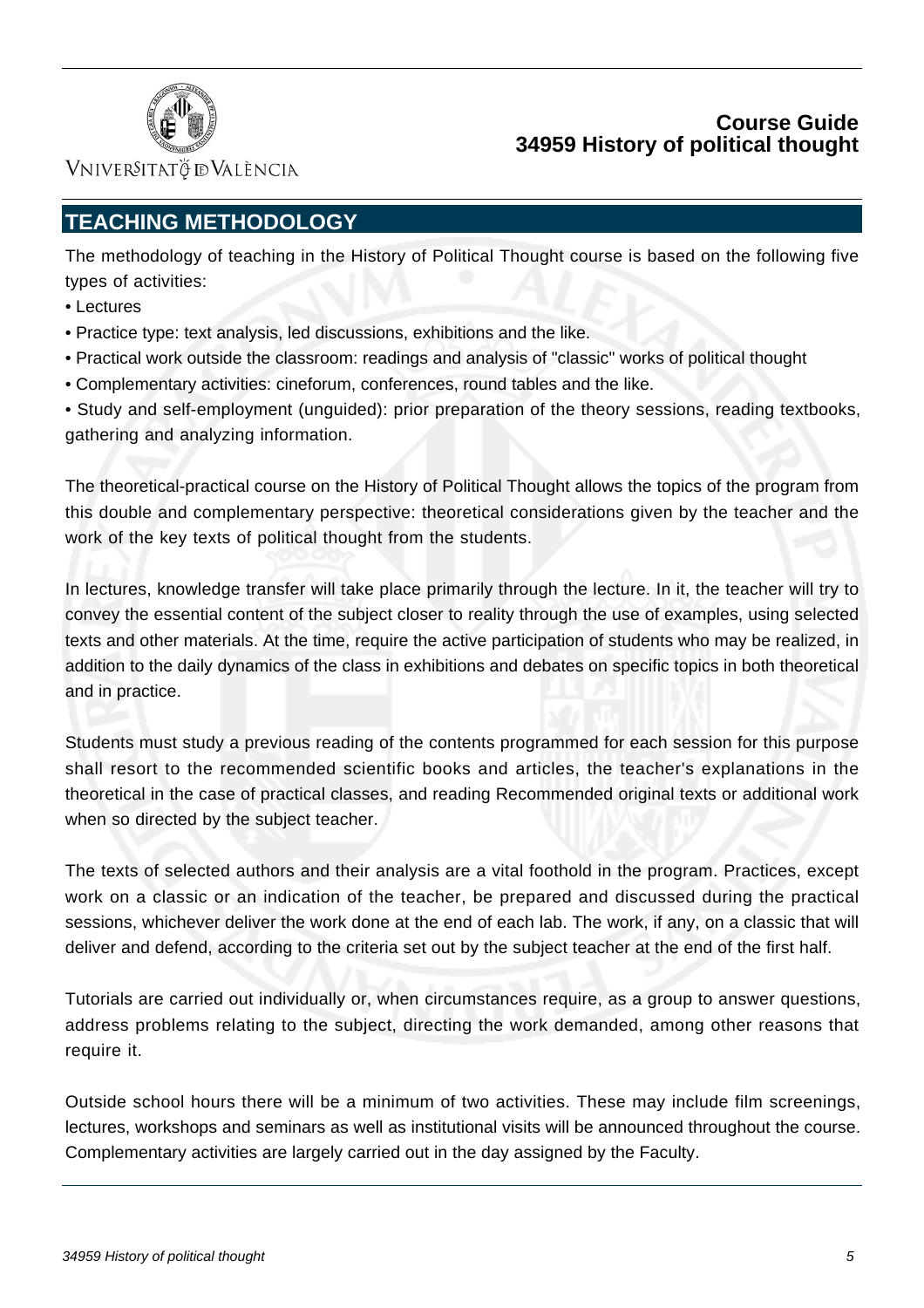



## Vniver§itatğ dValència

# **EVALUATION**

The composite grade is based in 2 elements, both in the first and in the second exam periods:

 a) A final exam: at the end of the course a final test will be carried out on all the contents of the course, whether they have been taught in the classroom or not. The exam will also include the materials that are included in the different sessions. This test will have a value of 60 percent of the overall score. The student must have achieved at least a 4 (out of 10) to add the score of the assignments made in the class along the course.

 b) Assignments in the class: Throughout the semester will be made different exercises and complementary activities of various kinds to be delivered in presence the day of the course (some of them require that the student has previously worked on the materials indicated by the teacher). The content of these exercises in class also constitutes materials and susceptible to be part of the end-ofcourse test, regardless of whether the student has done and well all the deliveries. The overall score of these exercises will have a value of 40 percent of the final grade (dividing equally (20%) between the two seasons of the course in case of annual subjects). The teacher will spaecify in advance which exercises are evaluable.

The non-delivered exercises will not be recoverable later or for the second call.

# **REFERENCES**

### **Basic**

- ANTÓN MENTÓN, J. Ideologías y movimientos políticos contemporáneos, Madrid, Tecnos, 2006
- ARTETA, A.; GARCÍA, E. y MÁIZ, R. (eds.) Teoría política: poder, moral, democracia, Madrid, Alianza, 2008
- PRIETO, F. Historia de las ideas y de las formas políticas, varios tomos, Madrid, Unión, 1990
- SABINE, G. Historia de la teoría política, México, Fondo de Cultura Económica, 2005
- TOUCHARD, J. Historia de las ideas políticas, Madrid, Tecnos, 2006

#### **Additional**

- Los recomendados adicionalmente en los anexos por los profesores responsables de cada grupo.
- OAKESHOTT, Michael (2012 y 2013 ) Lecciones de historia del pensamiento político, 2 vols., Madrid: Unión editorial